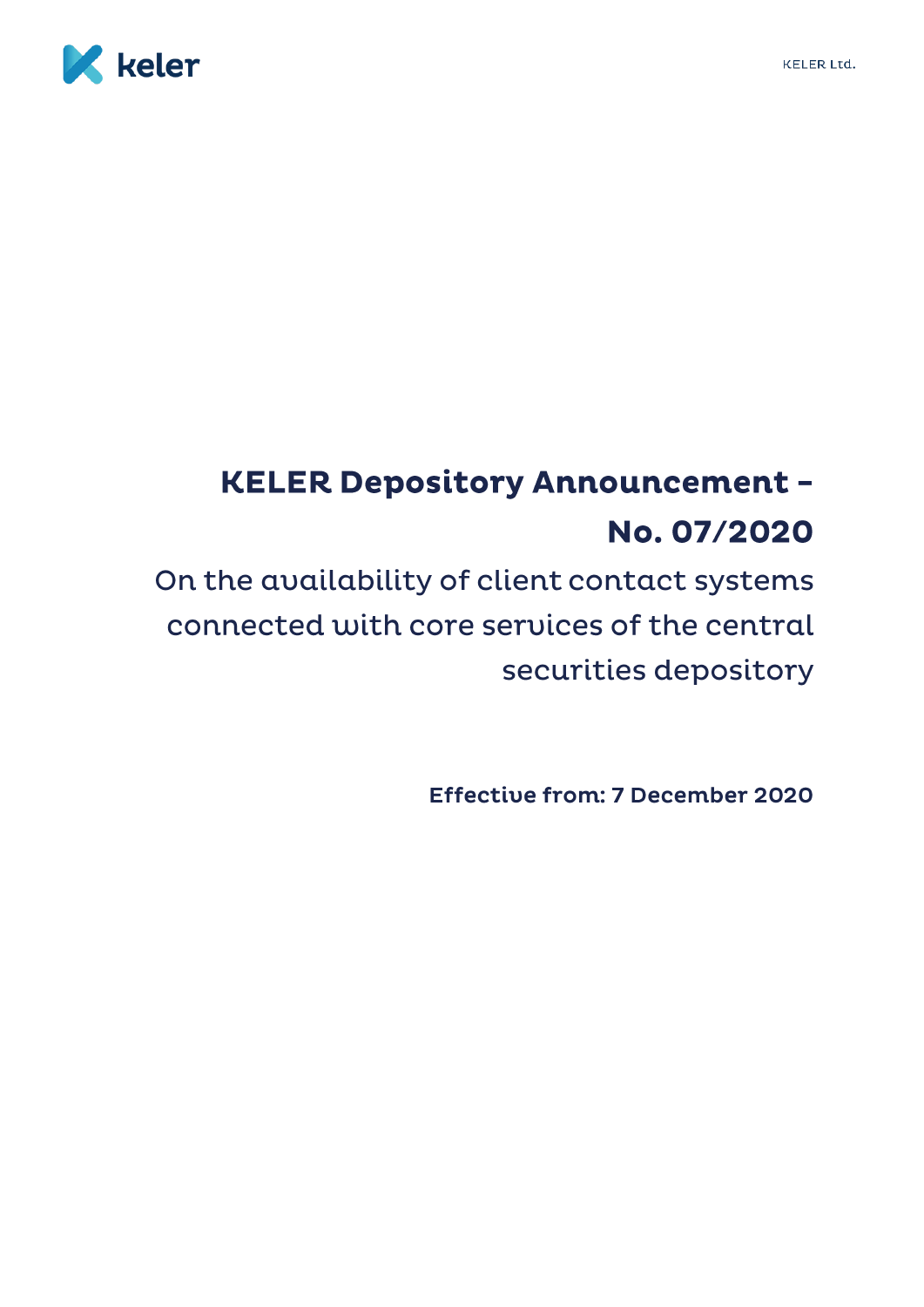

In general, KELER provides its services between 7:00 and 18:00 hours on working days. Planned maintenance of IT equipment and applications connected with services is scheduled for periods outside working hours (between 22:00-6:00 hours on working days, weekends). If maintenance affects service availability, KELER notifies its clients 5 working days before maintenance via the appropriate client contact channels.

Within the limits of technical possibilities and taking economic considerations into account KELER strives to ensure the maximum availability possible. Nonetheless, it cannot guarantee access and availability – this is particularly true for access to the service via the Internet, whose functioning and bandwidth is outside the control of KELER.

Information on the contact details of business and IT support related to services can be found on the website of KELER [\(https://english.keler.hu/Contacts/Contact us\)](https://english.keler.hu/Contacts/Contact%20us/).

KELER continuously measures compliance with the target values for availability indicated in the table below.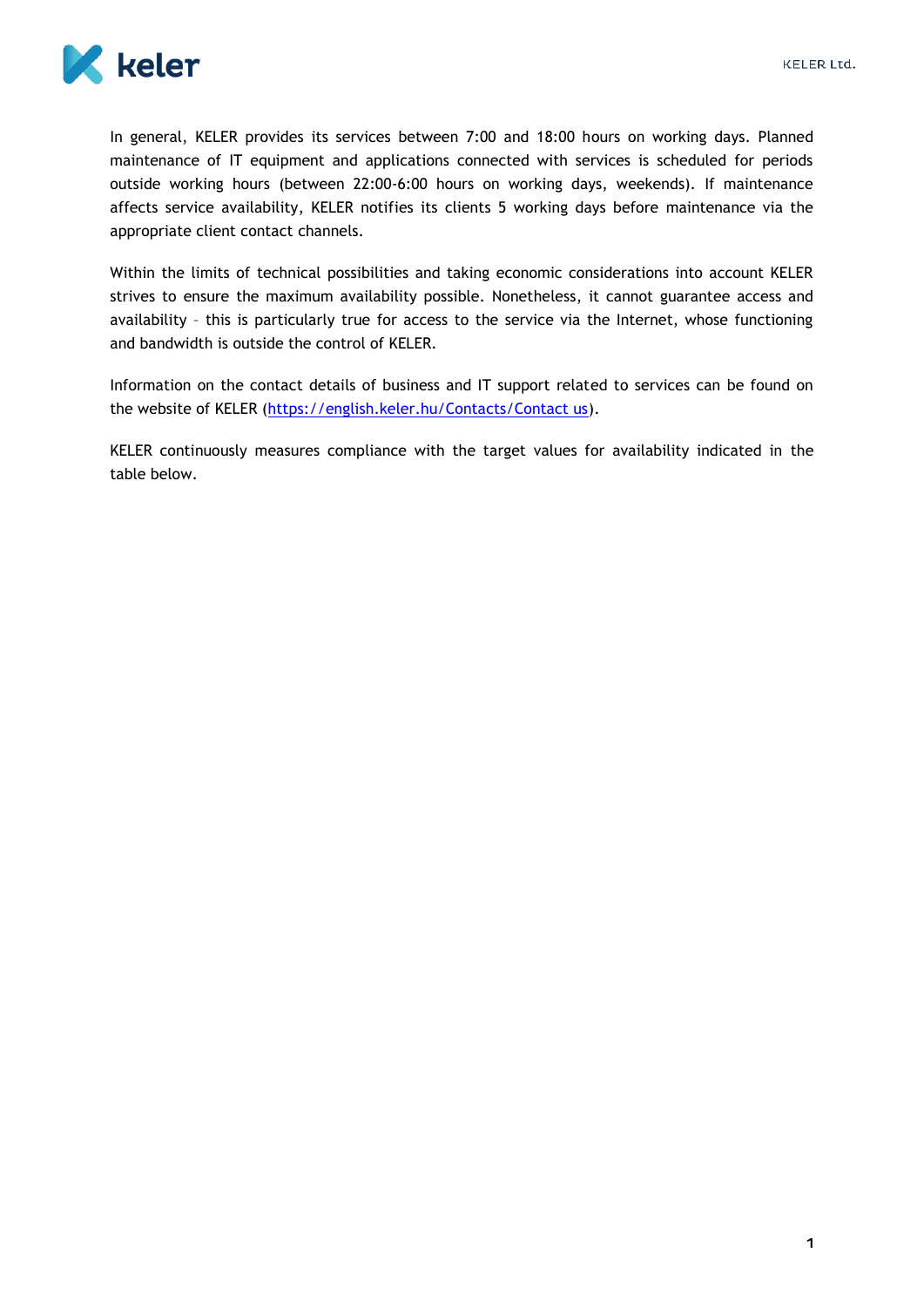

|                     | <b>Group of services</b>                               | Availability of<br>service     | <b>Channel</b><br>ensuring<br>availability of<br>the service to<br>the client | Availability of the<br>channel ensuring<br>client-side<br>availability of the<br>service $(\%)^*$ | <b>Maximum one-</b><br>time duration<br>of service<br>downtime** | First reply to<br>business and<br>technical<br>reports related<br>to services | <b>Feedback on</b><br>development<br>needs related<br>to services |
|---------------------|--------------------------------------------------------|--------------------------------|-------------------------------------------------------------------------------|---------------------------------------------------------------------------------------------------|------------------------------------------------------------------|-------------------------------------------------------------------------------|-------------------------------------------------------------------|
| <b>CSD activity</b> | CSD securities registration<br>and account maintenance | Working days<br>$8:00 - 20:00$ | eDemat                                                                        | 99,0%                                                                                             | < 2 hours                                                        | < 2 hours                                                                     | First reply:<br>5 working days                                    |
|                     |                                                        | Working days<br>$6:30 - 22:00$ | <b>KID</b>                                                                    |                                                                                                   |                                                                  |                                                                               | Detailed reply:<br>30 days                                        |
|                     |                                                        | Working days<br>$6:30 - 22:00$ | <b>SWIFT</b>                                                                  |                                                                                                   |                                                                  |                                                                               |                                                                   |
|                     |                                                        | Working days<br>$9:00 - 15:00$ | Paper-based                                                                   | 99,9%                                                                                             | $<$ 1 hour                                                       | $<$ 1 hour                                                                    |                                                                   |
|                     | Services relating to<br>dematerialised securities      | Working days<br>$8:00 - 20:00$ | eDemat                                                                        | 99,0%                                                                                             | < 2 hours                                                        | < 2 hours                                                                     |                                                                   |
|                     |                                                        | Working days<br>$6:30 - 22:00$ | <b>KID</b>                                                                    |                                                                                                   |                                                                  |                                                                               |                                                                   |
|                     |                                                        | Working days<br>$7:00 - 20:00$ | <b>WARP</b>                                                                   |                                                                                                   |                                                                  |                                                                               |                                                                   |
|                     |                                                        | Working days<br>$9:00 - 15:00$ | Paper-based                                                                   | 99,9%                                                                                             | < 1 hour                                                         | < 2 hours                                                                     |                                                                   |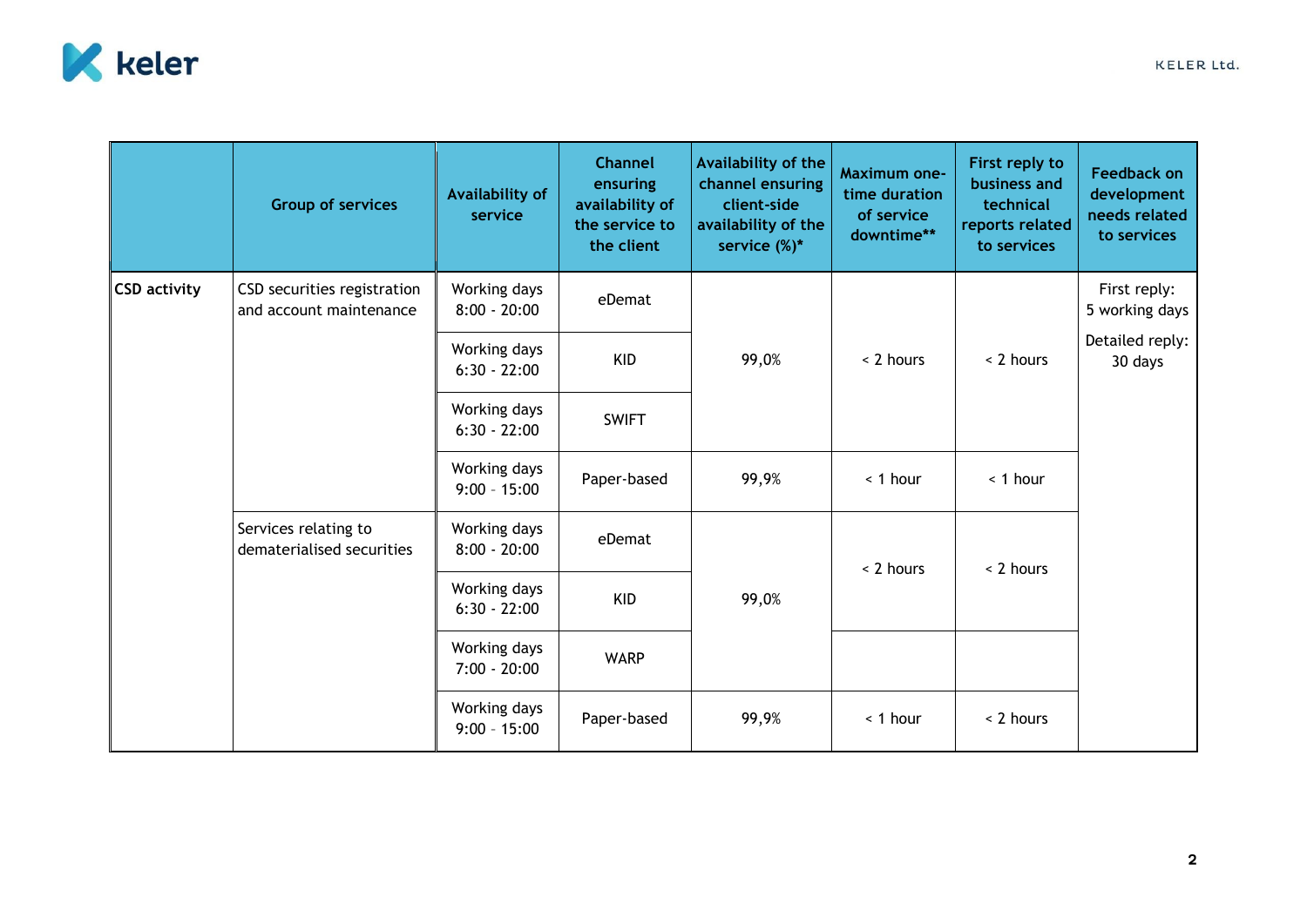

|                                                   | <b>Group of services</b>                                                                                                                                              | Availability of<br>service     | <b>Channel</b><br>ensuring<br>availability of<br>the service to<br>the client | Availability of the<br>channel ensuring<br>client-side<br>availability of the<br>service $(\%)^*$ | <b>Maximum one-</b><br>time duration<br>of service<br>downtime** | First reply to<br>business and<br>technical<br>reports related<br>to services | <b>Feedback on</b><br>development<br>needs related<br>to services |
|---------------------------------------------------|-----------------------------------------------------------------------------------------------------------------------------------------------------------------------|--------------------------------|-------------------------------------------------------------------------------|---------------------------------------------------------------------------------------------------|------------------------------------------------------------------|-------------------------------------------------------------------------------|-------------------------------------------------------------------|
| General<br>securities<br>depository<br>activities | Securities depository<br>services relating to<br>dematerialised securities<br>issued in Hungary and<br>physical securities<br>managed collectively by<br><b>KELER</b> | Working days<br>8:00 és 20:00  | eDemat                                                                        | 99,0%                                                                                             | < 2 hours                                                        | < 2 hours                                                                     |                                                                   |
|                                                   |                                                                                                                                                                       | Working days<br>$6:30 - 22:00$ | <b>KID</b>                                                                    |                                                                                                   |                                                                  |                                                                               |                                                                   |
|                                                   |                                                                                                                                                                       | Working days<br>$9:00 - 15:00$ | Paper-based                                                                   | 99,9%                                                                                             | < 1 hour                                                         | < 2 hours                                                                     |                                                                   |
| Cash- and<br>securities<br>account<br>maintenance | Securities account<br>maintenance and related<br>account operations                                                                                                   | Working days<br>8:00 és 20:00  | eDemat                                                                        | 99,0%                                                                                             | < 2 hours                                                        | < 2 hours                                                                     |                                                                   |
|                                                   |                                                                                                                                                                       | Working days<br>$6:30 - 22:00$ | <b>KID</b>                                                                    |                                                                                                   |                                                                  |                                                                               |                                                                   |
|                                                   |                                                                                                                                                                       | Working days<br>$6:30 - 22:00$ | <b>SWIFT</b>                                                                  |                                                                                                   |                                                                  |                                                                               |                                                                   |
|                                                   |                                                                                                                                                                       | Working days<br>7:00 és 20:00  | <b>WARP</b>                                                                   |                                                                                                   |                                                                  |                                                                               |                                                                   |
|                                                   |                                                                                                                                                                       | Working days<br>9:00 és 15:00  | Paper-based                                                                   | 99,9%                                                                                             | < 1 hour                                                         | < 1 hour                                                                      |                                                                   |